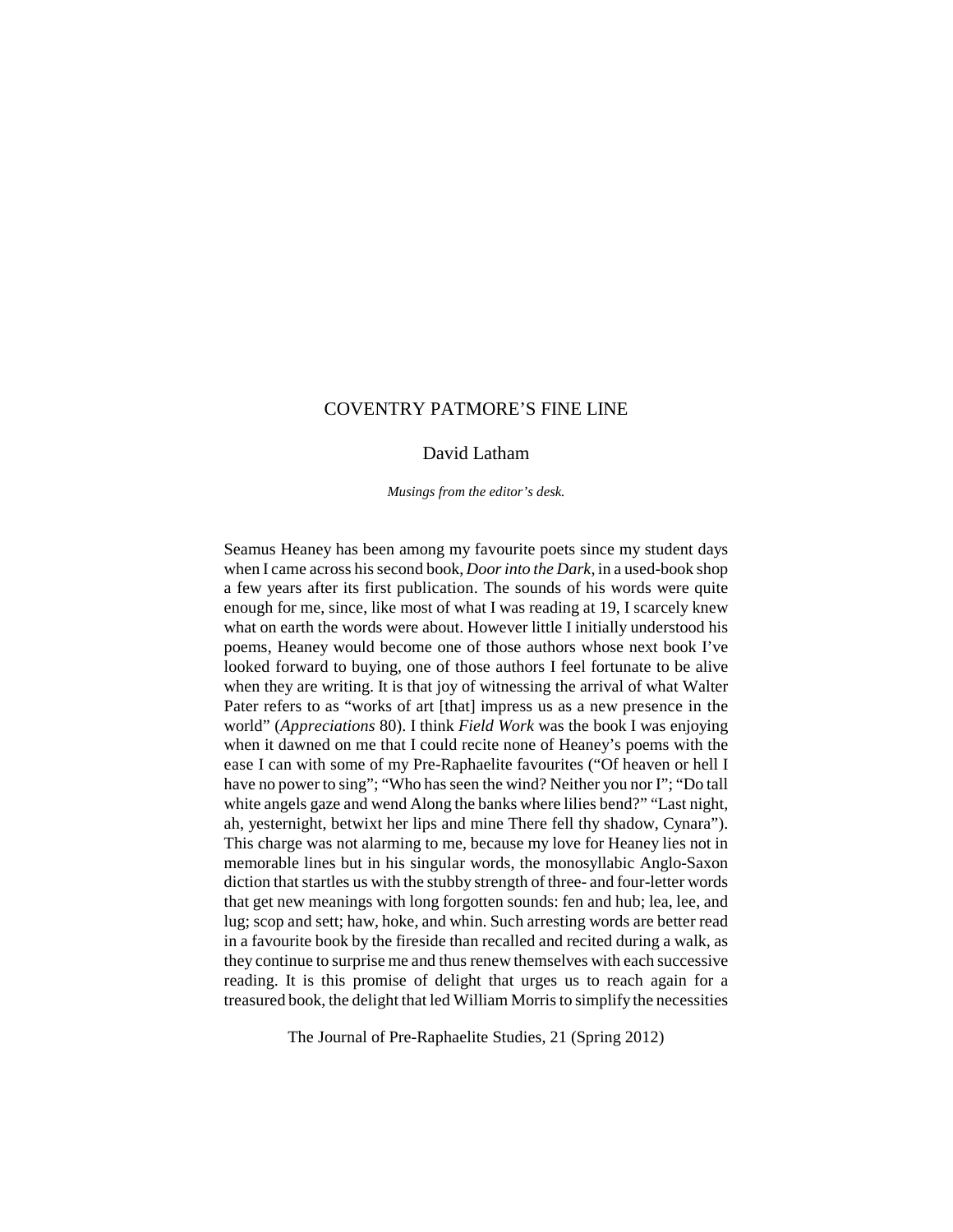of life to two: "a beautiful House ... and a beautiful Book" (*Ideal Book* 1).

Still, my curiosity grew as I pondered my sieve-like mind for Heaney's lines. I loath T.S. Eliot's politics, but I love his eye and ear for so many vivid images in such memorable lines. Even when Eliot borrowed, he made the thefts his own, as when he simply added "then" to Morris's "Let us go, You and I," from "Sir Peter Harpdon's End" (668). Some years after Heaney's *Field Work*, his "Terminus" from *The Haw Lantern* (1987) supplied me with lines that remain with me always, but mainly because they define so well my own nature, providing what I consider a sturdy defence for indecision. One couplet is memorable, the other awkward, as if it is still in need of some second-thought polishing:

> Two buckets were easier carried than one. I grew up in between....

Is it any wonder when I thought I would have second thoughts? (5, 4)

Among other exceptions I've noted over the years is a line I read that day in "The Harvest Bow" from the *Field Work* volume: "*The end of art is peace*." Heaney foregrounds this line typographically, italicizing it as a motto for the plaited straw of corn:

> *The end of art is peace* Could be the motto of this frail device That I have pinned up on our deal dresser. (58)

The traditional country practice of weaving a harvest bow serves here as a folk image for art. A year after the poem appeared in *Field Work*, Heaney published a collection of his essays and reviews, titled *Preoccupations*, a book I did not read until some years later. He chose its epigraph from a Yeats essay, "Samhain: 1905" (collected in *Explorations*), which identifies the source for Heaney's title. But to my surprise, the epigraph also includes the memorable line from "The Harvest Bow": "Coventry Patmore has said, 'The end of art is peace,' and the following of art is little different from the following of religion in the intense preoccupation it demands" (qtd in *Preoccupations* 7). So Heaney's memorable line is a quotation from Coventry Patmore.

By adding the tentative qualifier that the harvest bow "could be" considered as a Patmore motto, Heaney reminds us of the Pre-Raphaelites' aesthetic principle that we do not look to art, as Pater explains, for the fruit of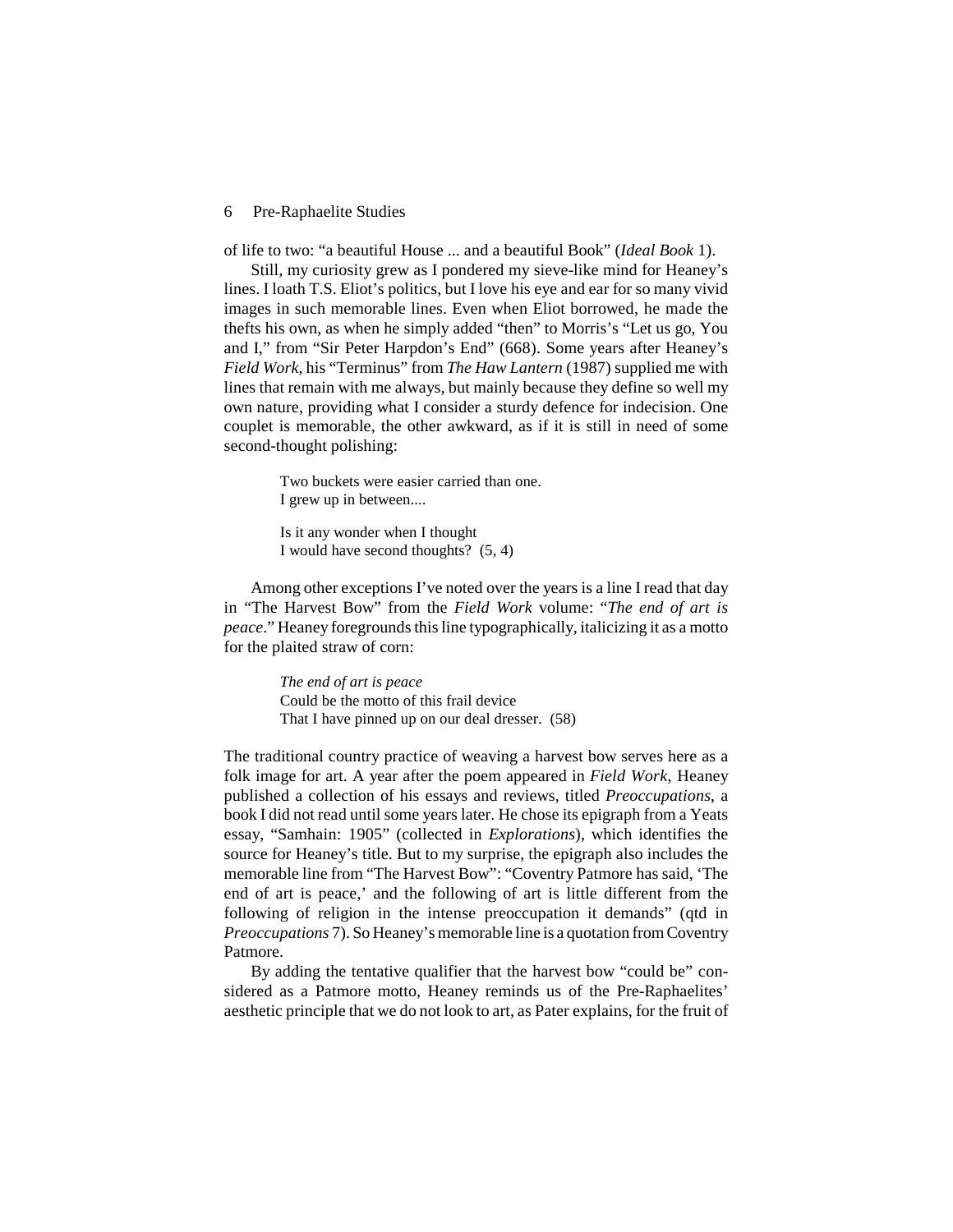### Latham 7

experience – not for a moral, a platitude, or a motto – but for the sake of art itself. Whereas Coleridge considered the poetic imagination as creating art that "reveals itself in the balance or reconciliation of opposite or discordant qualities" (ch. 14, 2:16), the Pre-Raphaelites resisted reconciling the discordants. The Pre-Raphaelite grotesque – those jarring juxtapositions of incongruities – remains at the heart of their art and leads Patmore to consider peace as the ultimate end of art. Such an end explains why Morris anticipates little need for future artists to work at traditional literature within the ideal society of his *News from Nowhere*. Patmore's double-edged aphorism thus draws Heaney within our Pre-Raphaelite sphere.

Most students of Victorian literature know Coventry Patmore as the onedimensional author of *The Angel in the House*, a poem that serves as the touchstone object of scorn for its patriarchal patronizing of women as paragons of meekness and sweetness. Patmore is read with the perverse delight in asserting our superiority over a relic of the Victorian age. But the catch our students miss is that his Victorian contemporaries disliked the poem every bit as much as we do. H.F. Chorley refused to dignify the first volume of the poem with a proper review, mocking it instead with cruel verse:

The gentle reader we apprise That this new 'Angel in the House' Contains a tale not very wise About a person and a spouse. The author, gentle as a lamb, Has managed well his rhymes to fit, And, haply, fancies he has writ Another 'In Memoriam.' – How his intended gathered flowers, And took her tea and after sung. It is told in style somewhat like ours, For delectation of the young. But, reader, lest you say we quiz The poet's record of his She, Some little pictures you shall see Not in *our* language but – in *his*. –

While thus I grieved, and kiss'd her glove,

My man brought in her note to say,

Papa had bid her send his love,

And would I dine with them next day?

They had learn'd and practised Purcell's glee,

To sing it by to-morrow night.

The Postscript was: Her sisters and she

Inclosed some violets, blue and white....

There are no tears for you to shed Unless they may be tears of mirth. – From ball to bed, from field to farm, The tale flows nicely purling on. – With much conceit there is no harm, In the love-legend here begun. – The rest will come another day If public sympathy allows; – And this is all we have to say, About 'The Angel in the House.' (76)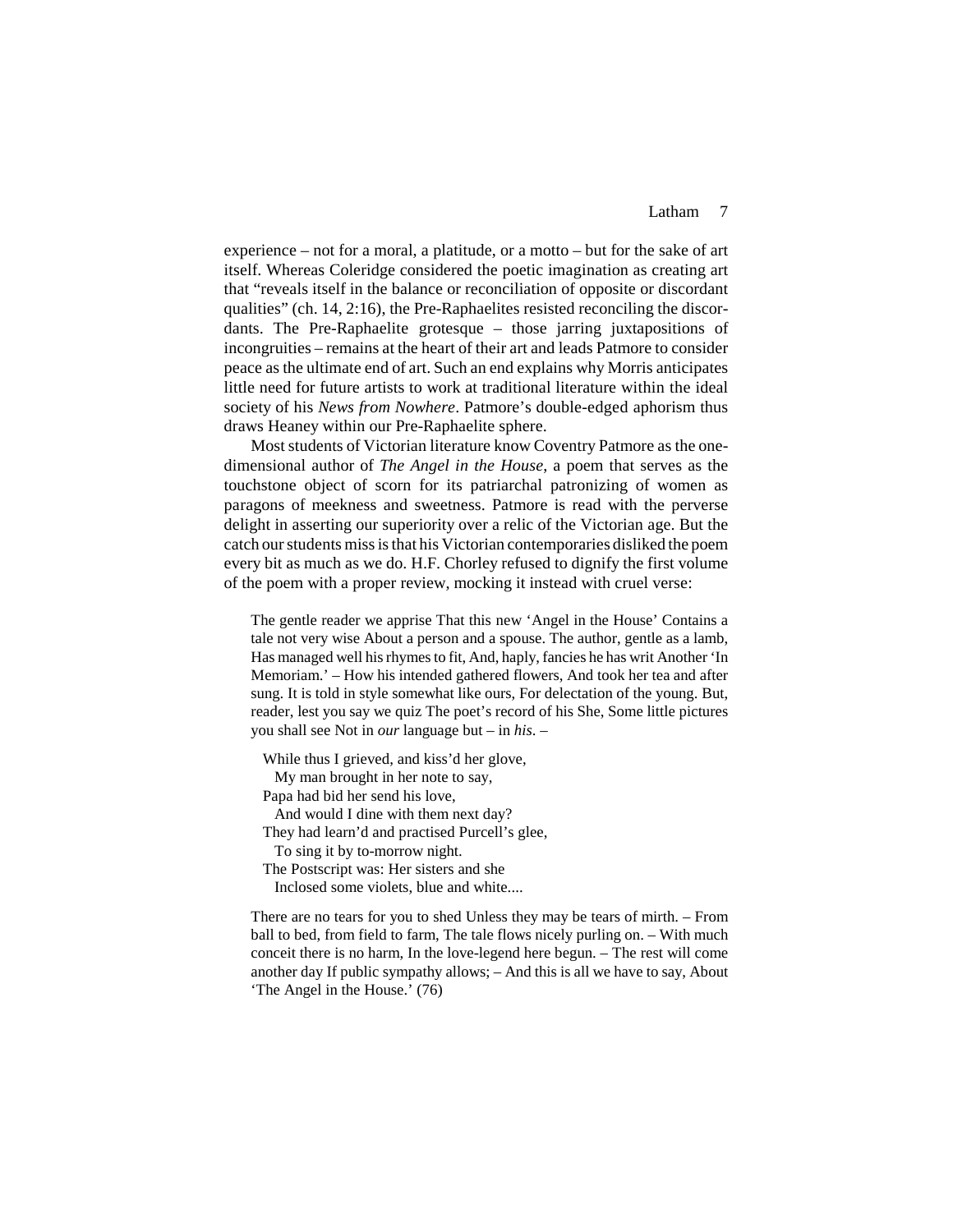Such was the tone and tenor of the critical reception for Patmore in 1855!

Though the poem did gradually grow popular with the general public, first in the United States and later in Britain, it was not as popular in the nineteenth century as the verses of Edgar Guest and Rod McKuen were in the twentieth century. When I first prowled used-book shops as a teenager I soon trained my eye to skip over the shelves of those Guest and McKuen books that were as common as stacks of *National Geographic*. We do not see our Modernist colleagues reading less Auden and more Guest for a better take on the 'thirties poets: "He started to sing as he tackled the thing / That couldn't be done, and he did it" (Guest 7-8). Nor do postmodernists turn to McKuen as a representative of the 1960s, re-framing the decade with the popular schmaltz of things like Bobby Goldsboro's "Honey": "See the tree, how big it's grown...."

We Victorianists could better spend our time reading Patmore's "The Woodman's Daughter," a ballad loved by Dante Rossetti and Thomas Woolner, and chosen by John Everett Millais as a subject for an early oil painting, *The Woodman's Daughter* (1850-51). Holman Hunt remembers Rossetti reciting the poem and Woolner regretting "that it could no longer be obtained at the publishers, whereupon the reciter advised him to write to the author direct, and this led to the making of a valuable new friend for us all, and on an introduction to the most important literary circle existing" (1:196). Patmore did indeed have connections. As a librarian at the British Museum, he helped Richard Monckton Milnes with the first biography of Keats by transcribing Keats's manuscripts. He did research on Arthurian mythology for Tennyson's early work on the *Idylls of the King*. And it was Patmore who persuaded Ruskin to defend the Pre-Raphaelite artists from the onslaught in the press.

Still, it is *The Angel in the House* that Patmore is now remembered for. The brief Prologue to the first edition (1854) actually begins quite well, with a mock epic-like irreverence, as the conventional invocation to the muses is replaced by a husband's conversation with his wife about what sort of poem he hopes to write:

> "Mine is no winged horse to gain The region of the spheral chime: He does but drag a rumbling wain, Cheer'd by the silver bells of rhyme: And if, at fame's bewitching note, My homely Pegasus pricks an ear, The world's cart-collar hugs his throat,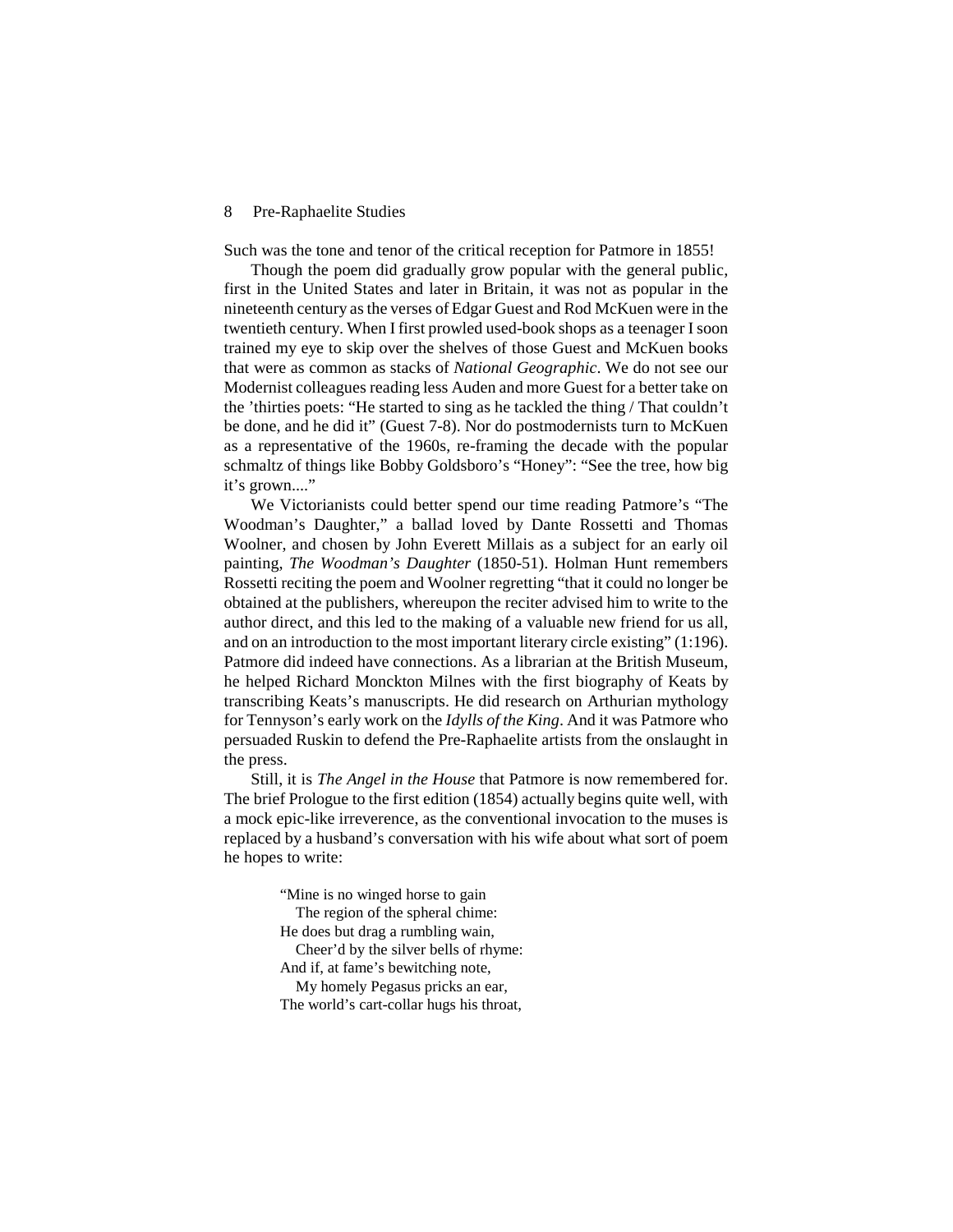Latham 9

 And he's too wise to kick or rear." Thus ever answer'd Vaughan his wife.... (3)

Ambitious for him to win fame, Honoria asks if he will write

 "The Life Of Arthur, or Jerusalem's Fall?" "Neither: your gentle self, my wife, Yourself, and love that's all in all."

is his reply (5). After some arguing about those intentions, the two come to an agreement:

> 'Twas fix'd, with much on both sides said, The song should have no incidents, They are so dull, and pall, twice read: Its scope should be the heart's events. (7)

The dramatic exchange between two apparently well-matched equals is a strong start that promises a spirited wit, and the focus on the "heart's events" without "incidents" is a wise reminder that there are no banalities in the romantic routine of daily events when our life is wondrously transformed by the bliss of love.

But the promise is not sustained, as it is precisely such banalities that led his contemporaries like George Meredith to condemn its "dogtrot domesticities" (*Letters* 9) and Arthur Symons its "dinner-table domesticities" (903). When the young Vaughan wishes to marry Honoria we hear nothing of his proposal because Patmore focuses on Vaughan's meeting with her father. Vaughan and the Dean discuss finances over wine – "she'd have / Only three thousand pounds as yet: / More bye and bye" – while "she makes tea on the Lawn / These fine warm afternoons" (90-91; 92). Granting his assent, the Dean offers another glass of wine to celebrate the engagement, but Vaughan prefers the pot of tea. Meredith wrote the opposite sort of poem: *Modern Love* transforms the pathetic trivialities of a couple pretending to be asleep beside each other into unbearably tragic tensions. Students are quick to claim Patmore is typically Victorian and Meredith is somehow un-Victorian.

The poem continues to plummet with a mess of contradictions. The patronizing observation that "Her privilege, not impotence, / Exempts her from the works of man" is followed by such exceptions as the warrior Jeanne d'Arc, the biblical judge Deborah, and the tender but powerful queens who solidified a nation and an empire, Elizabeth and Victoria (72-73). The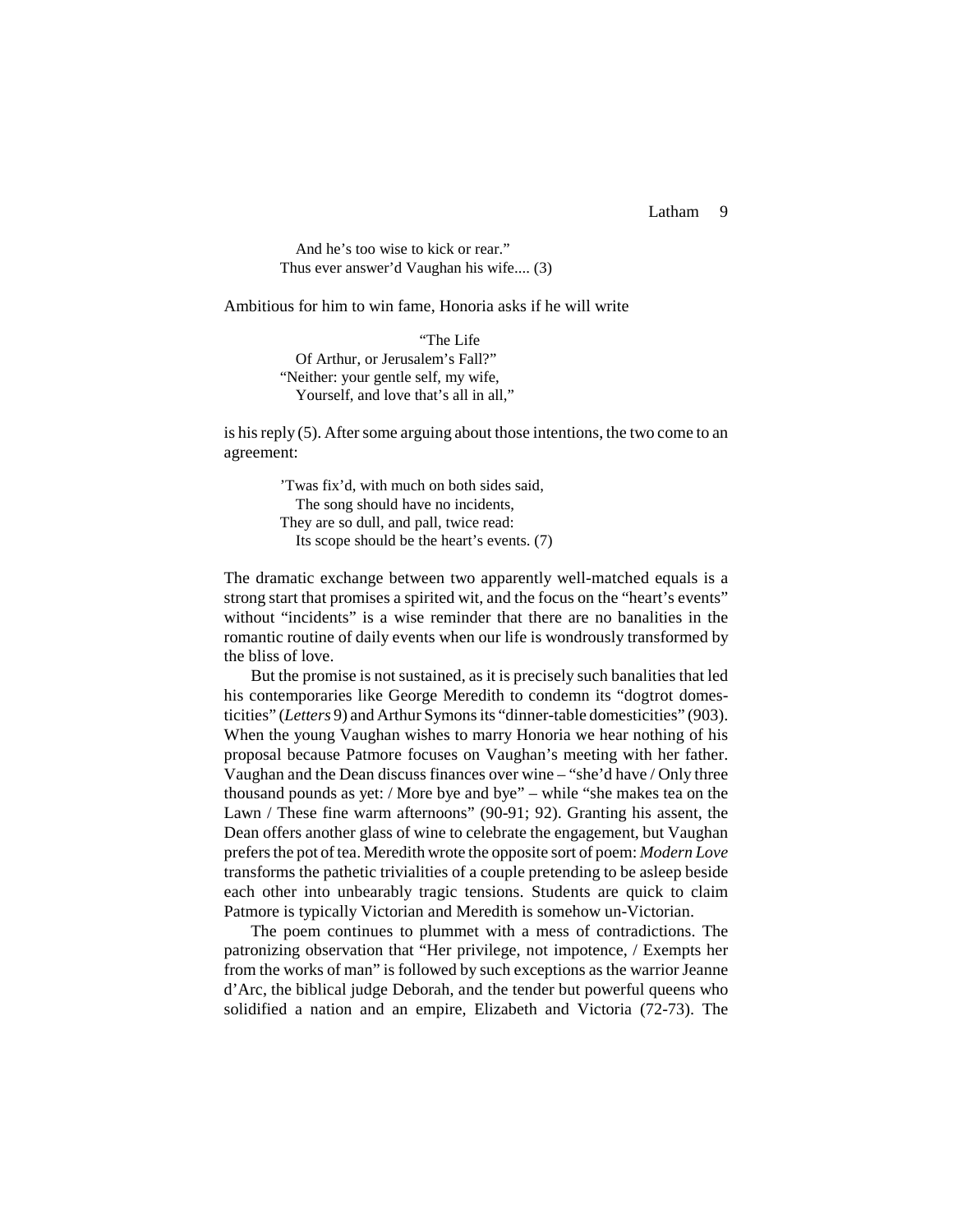exceptions, alas, do not prove the rule: "Man must be pleased; but him to please / Is woman's pleasure" (125). The male poet acknowledges this devotion "with rhapsodies of perfect words / Ruled by returning kiss of rhymes" (28). The "perfect" poem takes priority over all else and enables him to improve his woman thrice-fold. First, as her laureate, he will teach men how noble they must be to their lovely mates and will thereby inspire women to desire to be more desirable (30). And like the conventional male sonneteer who celebrates the power of art to immortalize his beloved, Patmore hopes his "happy skill [will] disclose / New fairness in her fair heart," "as geranium, pink, or rose / Is thrice times better through power of art" (30).

*The Angel in the House* exemplifies Patmore's two pet theories. The first is a division he worked out in his literary criticism as a method for evaluating art based on his belief that our personalities have varying measures of feminine and masculine elements: "Poetry, in common with, but above all the arts, is the mind of *man*, the rational soul, using the feminine or sensitive soul, as its accidental or complementary means of expression" (*Principle in Art* 24). He considers Keats, Shelley, Tennyson, and Dante Rossetti as more feminine than masculine because they stress beauty and sweetness over intellect and passion (*Principle in Art* 77-78). Francis Thompson is considered too masculine (*Courage in Politics* 159), but Alice Meynell achieves just the right balance in her "marriage of masculine force of insight with feminine grace and tact of expression" (*Principle in Art* 151).

His second theory is explained in a complicated treatise on prosody, "A Prefatory Study of English Metrical Law." It is a subject Patmore and Hopkins discussed over the years, both agreeing that the number of syllables is irrelevant to metre; but whereas Patmore explains that metrical beat or "ictus" must be governed by time, Hopkins, with equal eccentricity, explains that it must be governed by strength. Patmore considers that "the musical and metrical expression of emotion is an instinct, and not an artifice," supporting his point with an apt illustration: "The ticking of a clock is truly monotonous; but when we listen to it, we hear, or rather seem to hear, two, or even four, distinct tones, upon the imaginary distinction of which, and the equally imaginary emphasis of one or two, depends what we call its rhythm" (*Amelia, etc.* 13; 27-28). What complicates Patmore's metrical theory is his insistence that silent pauses are as necessary and as numerous as the beats of stressed syllables. I am baffled by his unusual manner of scanning lines, but I interpret his notion of "catalexis," the silent pauses, as follows: though "boat" and "moan" are monosyllabic words, "boat" provides a single beat in a line, whereas "moan" may have what Patmore considers a silent pause extending within it as a second beat. He and Tennyson enjoyed long walks together, and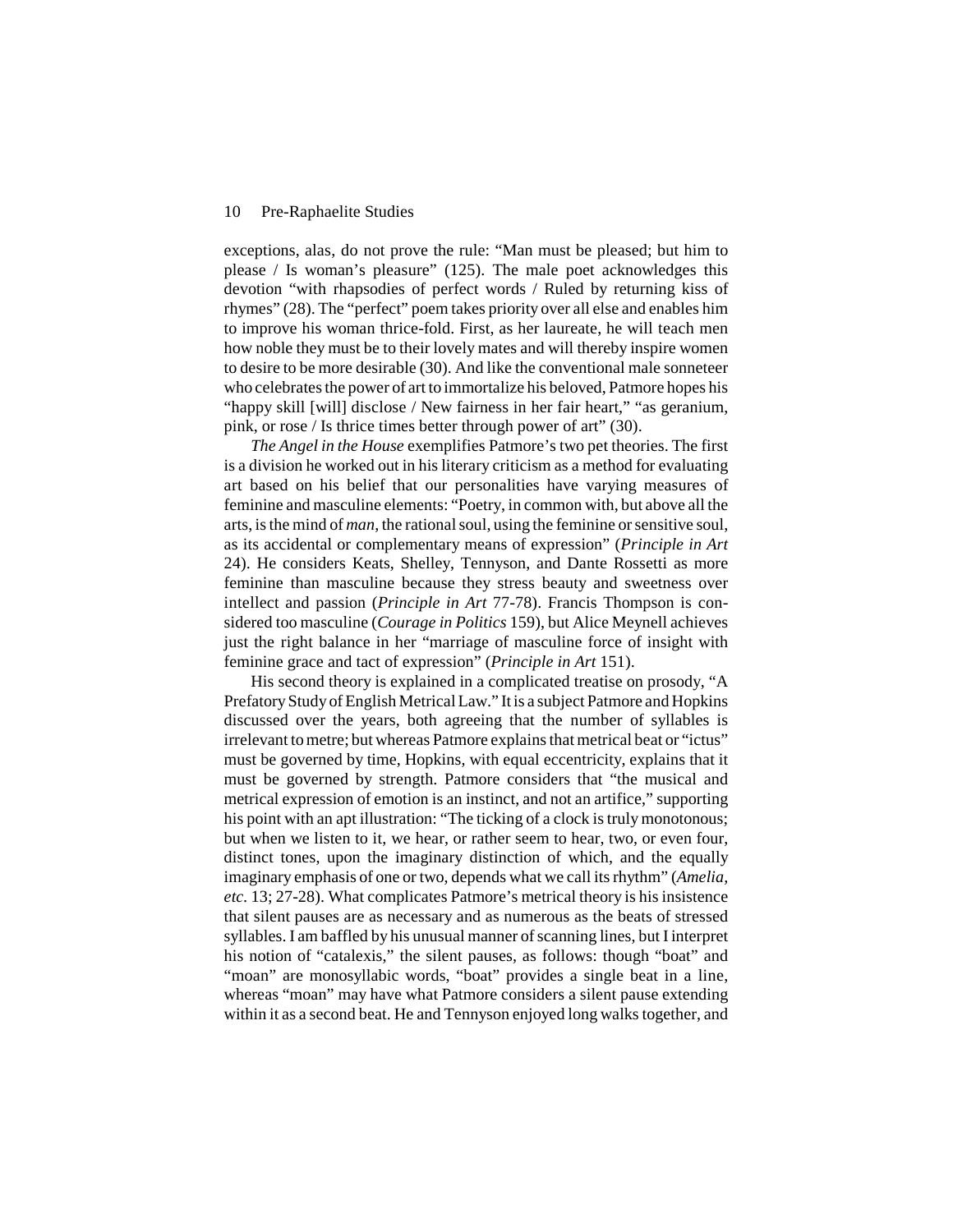I can imagine Tennyson's famous remark about his understanding "the quantity of every word in the English language except perhaps 'scissors'" arising from a conversation during one of those walks with Patmore (qtd in Tennyson 611). I should add that A.E. Housman believed not only that Patmore's "essay on English metre is the best thing ever written on the subject," but that "nobody admires his best poetry enough" (qtd in Housman 183).

We should heed Housman and search for Patmore's best poetry. For me, it is the pre-Pre-Raphaelite ballad, "The Woodsman's Daughter," and not the ambitious Eros and Psych odes about the passionate marriage of God and the soul, but three simpler odes from *The Unknown Eros*: the seasonal, seaside odes to the innocence of erotic summer love in "Wind and Wave," to the serenity of spiritual love achieved in "Winter," and to the spring renewal of love arising from a young woman's empathy at the grave of the speaker's first betrothed in "Amelia."

What drew Yeats and Heaney to Patmore – Yeats, as well as Heaney, not once but twice to Patmore – was not the poetry but his prose. After quoting Patmore in the "Samhain: 1905" essay, Yeats then borrows a variant of the line for a poem: "Delight in Art whose end is peace" ("The Wealthy Man who Promised a Second Subscription," 26). I believe neither phrase is an accurate quotation. Not finding the source for Yeats's and Heaney's exact wording of Patmore's aphorism, I believe Yeats's two different versions suggest that both are paraphrases of the essential idea Patmore expressed in various ways in his essay "Peace in Life and Art":

Peace ... was regarded as the ideal expression of life in painting, sculpture, poetry, and architecture.... Peace..., which all great art aspires to express.... This peace, which is the common character of all true art.... The greatest art, in which all things are "ordered sweetly" by essential peace. ("Peace" 92; 93; 93- 94;  $95)^1$ 

The context of the Patmore allusion in Yeats's poem identifies peace as a refuge from turbulence, as Yeats refers to the building of the San Marco Library "Whence turbulent Italy should draw / Delight in Art whose end is peace" (25-26). But Patmore clarifies his meaning of peace by explaining in Thomistic terms that it is not a "mere absence of disturbance" ("Peace" 92). Instead, peace is the visionary region of an ordered life wherein "smiles and tears" are not polarities to be reconciled but are irrelevancies to transcend (92). The ordered life is the realm of art wherein peace is "identical with perfect joy..., and is also identical with purity" (95). The sphere of this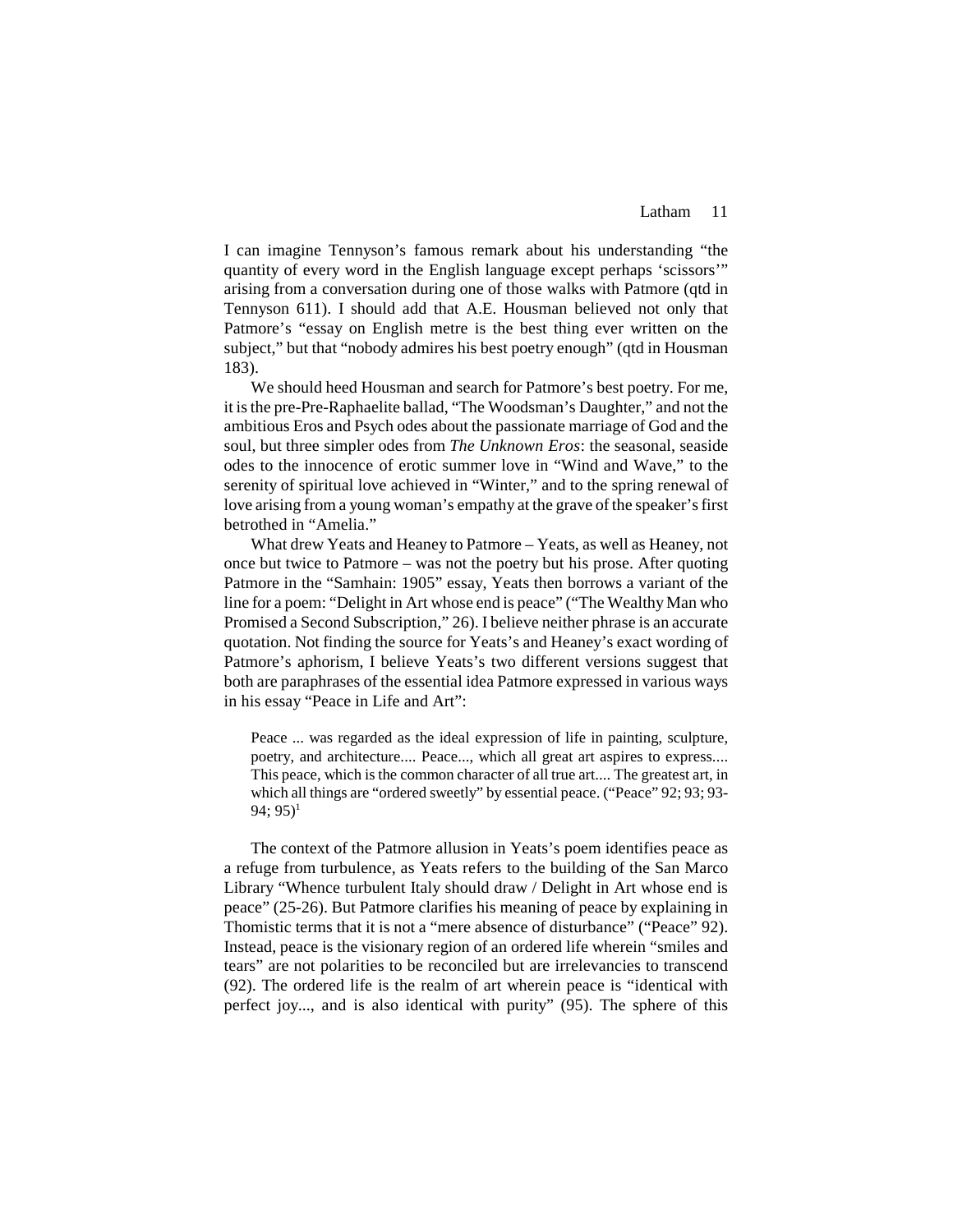ordered life is as sensual as it is spiritual, and thus consistent with Patmore's theory of mixing the masculine and feminine elements of our bodies and souls: "Bright with the spirit shines the sense, / As with the sun a fleecy cloud" (94; qtd from his *Angel in the House*). Identifying peace, joy, and purity as the identical elements of art, Patmore reveals himself as not only an influential friend of the Pre-Raphaelites, but a colleague and supporter of the Pre-Raphaelite movement who occasionally argued well for its aesthetic principles concerning the self-reflexive autonomy of art. Rarely achieving heights in his own poetry – "I am / As one that knows a tune but cannot sing" (*Rod* 204) – he took pride in his memorable aphorisms: "Would you possess what is, and shun what seems? / Believe and cling to nothing but your dreams" (37); "A song / Loud with the truth which cannot be expressed" (203); "Delight is pleasanter than pleasure; peace more delightful than delight. 'Seek peace and ensue it'" (35). After gathering and burning as many copies of his own books of poems as he could find, he published these aphorisms as his final book, *The Rod, the Root, and the Flower*. For Patmore, the shorter, the better, as if to say of his own work that the end of art is not the multi-volumed *Angel in the House* but the peace of the perfect line: "The song that *is* the thing it says" (217).

#### Note

1. Here is one of the extended passages on peace from his essay:

Peace, as it was held to be the last effect and reward of a faithful life, was regarded as the ideal expression of life in painting, sculpture, poetry, and architecture; and accordingly the tranquil sphere of all the greatest of great art is scarcely troubled by a tear or a smile. This peace is no negative quality. It does not consist in the mere absence of disturbance by pain or pleasure. It is the peace of which St. Thomas says "perfect joy and peace are identical," and is the atmosphere of a region in which smiles and tears are alike impertinences. In such art the expression of pain and pleasure is never an end, as it almost always is with us moderns, but a means of glorifying that peace which is capable of supporting either without perturbation. "Peace," says again the great writer above quoted, "is the tranquillity of order, and has its seat in the will." A word about this living order, which all great art aspires to express. ("Peace" 92-93)

#### Works Cited

Chorley, H.F. "Minor Minstrels." *The Athenaeum*, 20 January 1855: 76. Coleridge, S.T. *Collected Works of Samuel Taylor Coleridge. Vol 7: Biographia Literaria*. Ed. James Engell and W. Jackson Bate. Princeton: Princeton UP, 1983.